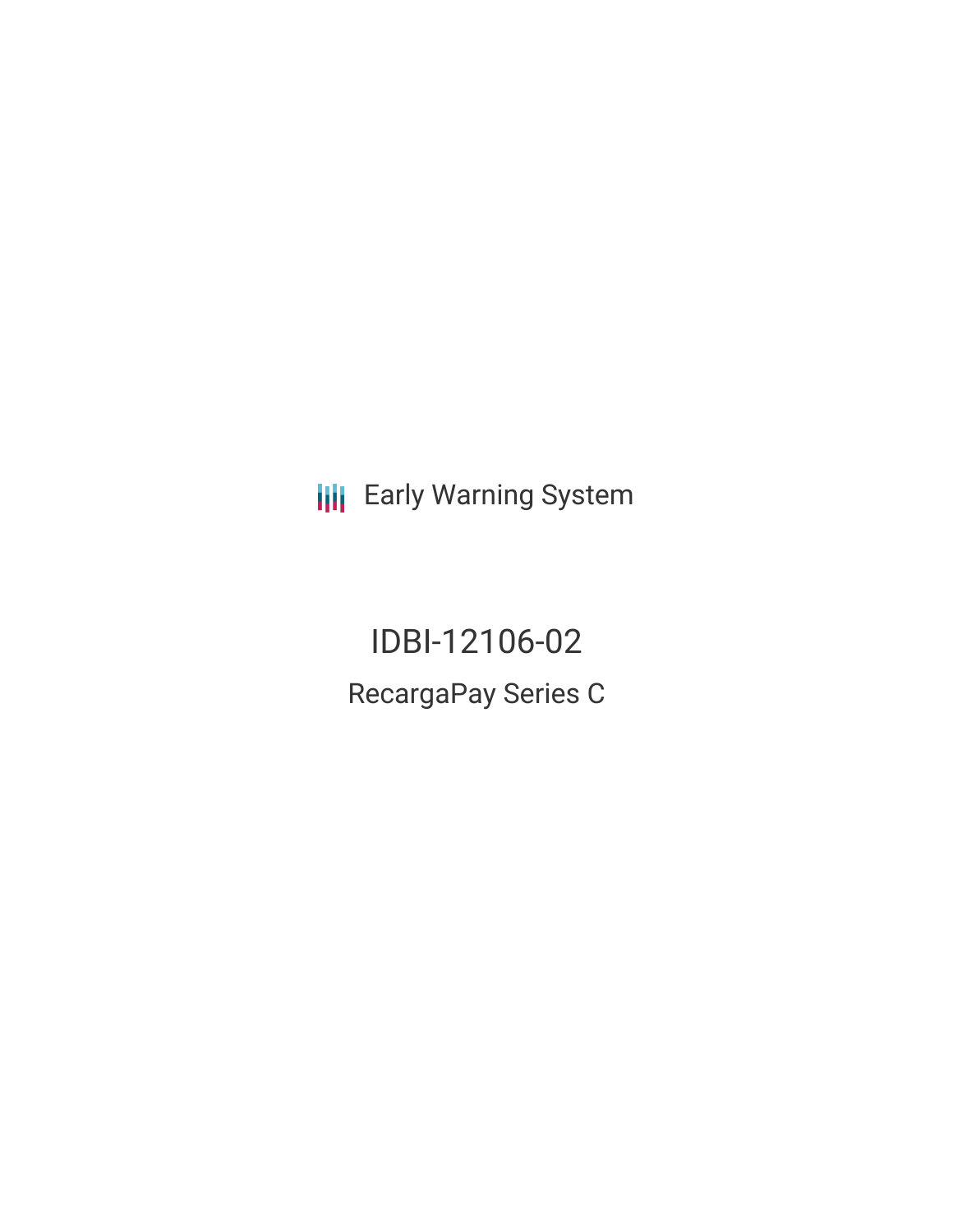

#### **Quick Facts**

| <b>Countries</b>               | Brazil                   |
|--------------------------------|--------------------------|
| <b>Financial Institutions</b>  | IDB Invest (IDBI)        |
| <b>Status</b>                  | Proposed                 |
| <b>Bank Risk Rating</b>        | C                        |
| <b>Voting Date</b>             | 2021-05-04               |
| <b>Borrower</b>                | RecargaPay Holdings Inc. |
| <b>Sectors</b>                 | Industry and Trade       |
| <b>Investment Type(s)</b>      | Equity                   |
| <b>Investment Amount (USD)</b> | \$10.00 million          |
| <b>Project Cost (USD)</b>      | \$10.00 million          |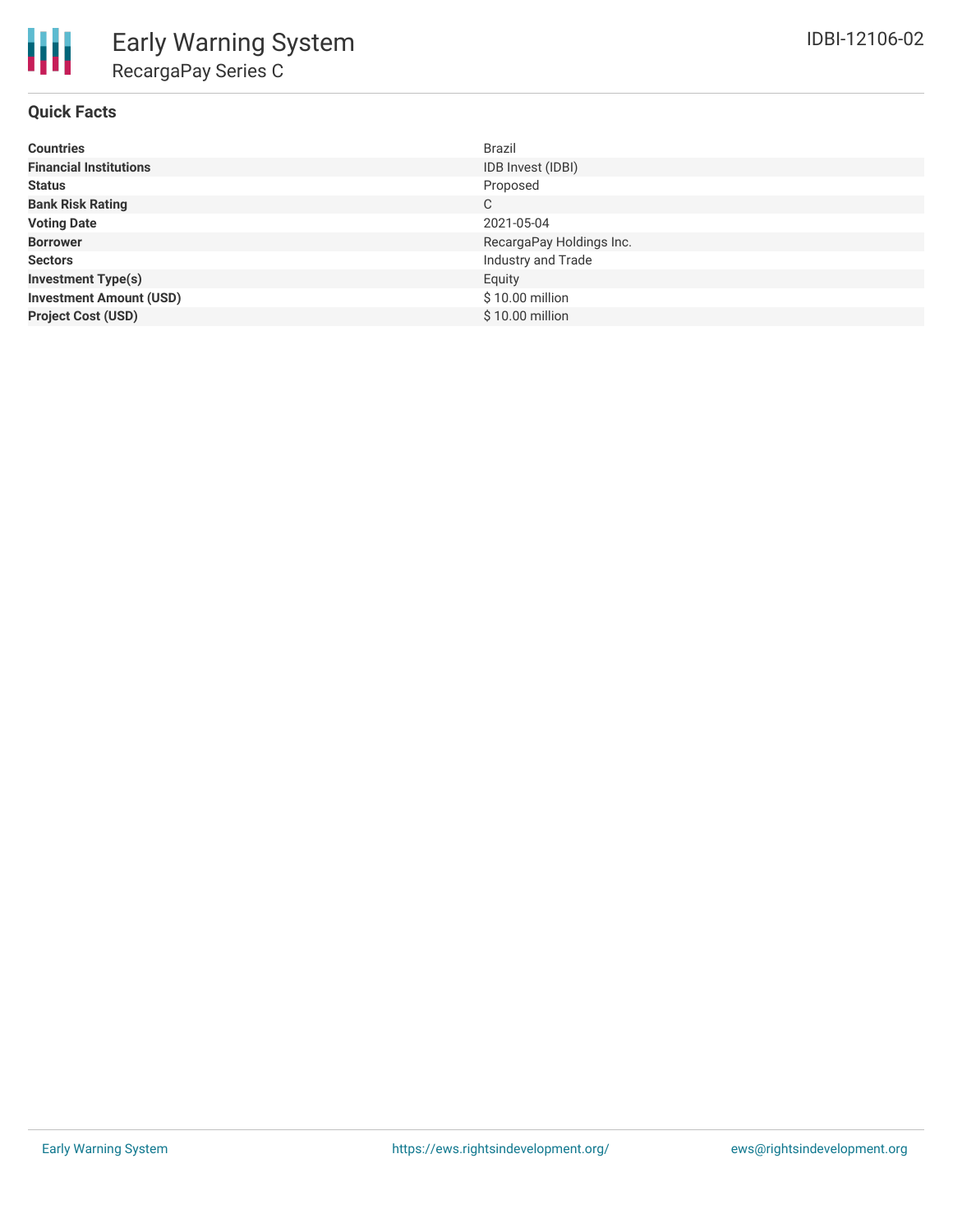

# **Project Description**

IDB Invest is considering an Equity Investment of up to US\$10 million in RecargaPay Holdings Inc ("RecargaPay"). RecargaPay operates a mobile money platform fully integrated into payments and banking ecosystems in Brazil. RecargaPay is in the process of raising its Series C round targeting up to US\$70 million, which will be used to enable further customer acquisition and new products launch.

Through this investment, IDB Invest seeks to support the further development of a mobile payment platform in the country, which has potential to provide access to a wide range of financial services to unbanked populations.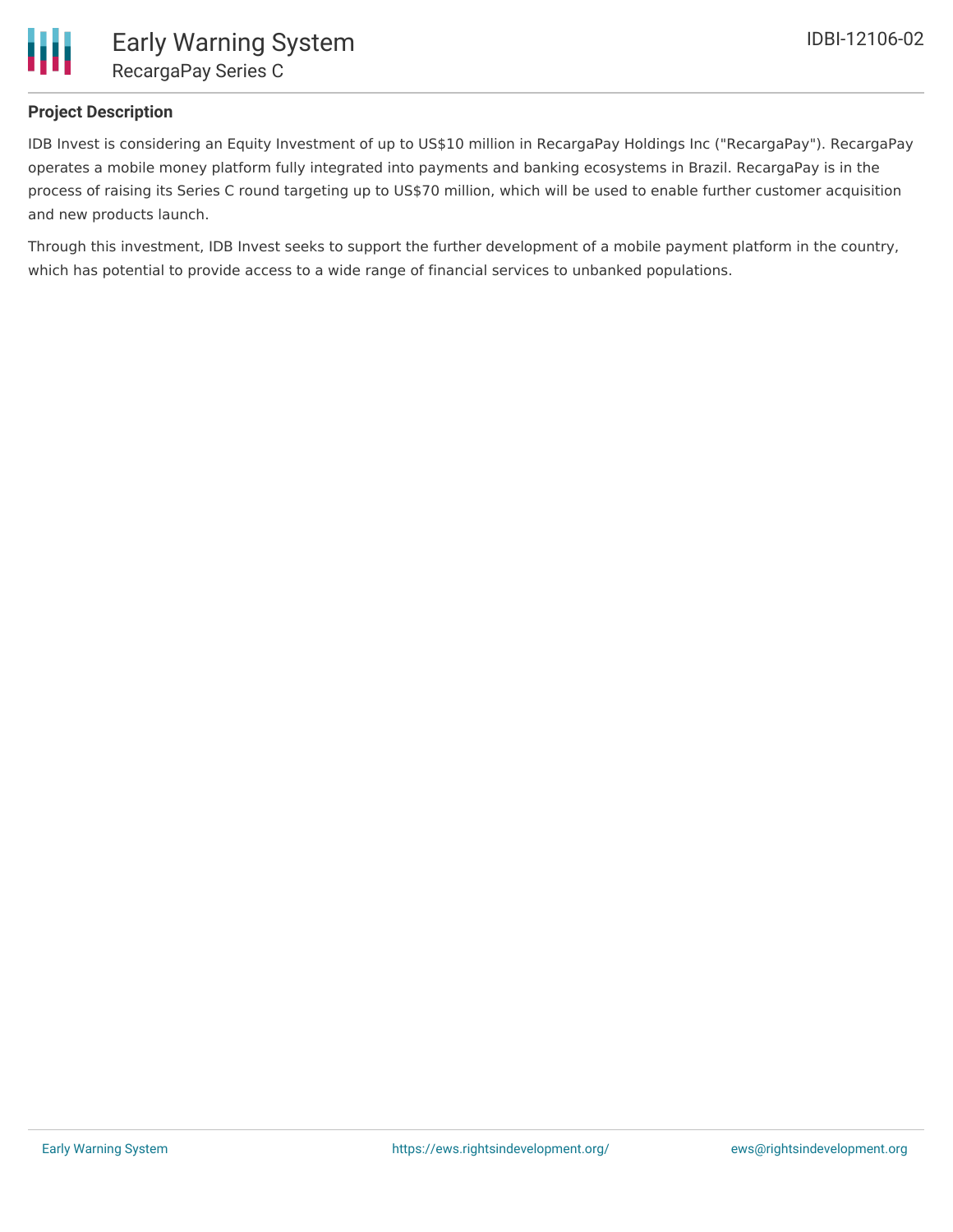### **People Affected By This Project**

For questions about the Project please contact:

Name:Gustavo Victorica

Title:Co-Founder & COO

Telephone:+54 9 11 3789-1269

E-mail:gustavo@recargapay.com

For questions and comments to IDB Invest, please contact:

Name:IDB Invest Communication Group

E-mail:requestinformation@idbinvest.org

In addition, affected communities can access IDB Invest's Independent Consultation and Investigation Mechanism (ICIM) as follows:

Telephone:+1 (202) 623-3952

Fax number:+1 (202) 312-4057

Address:1300 New York Ave. NW Washington, DC. USA. 20577

E-mail:mecanismo@iadb.orgoMICI@iadb.org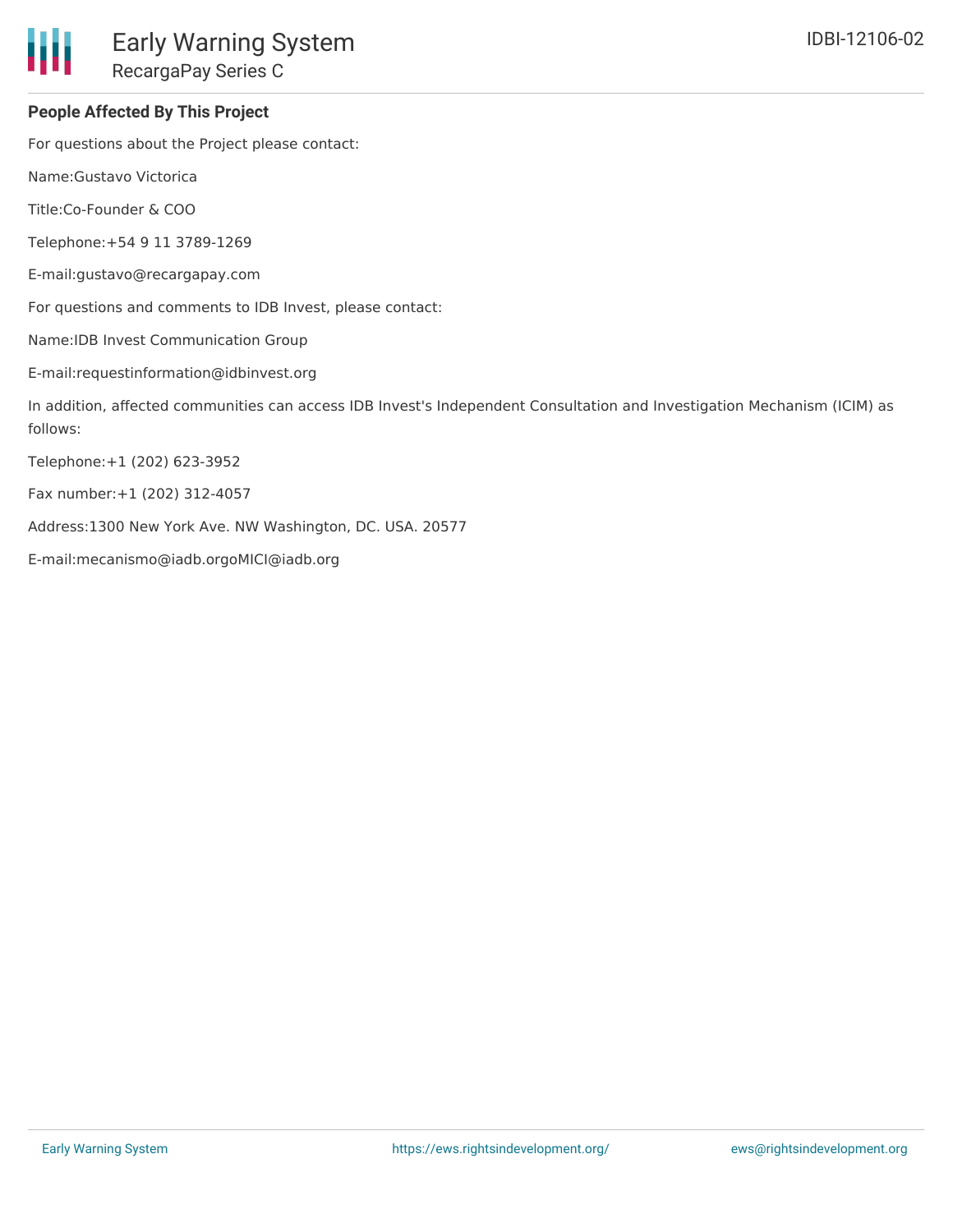# **Investment Description**

• IDB Invest (IDBI)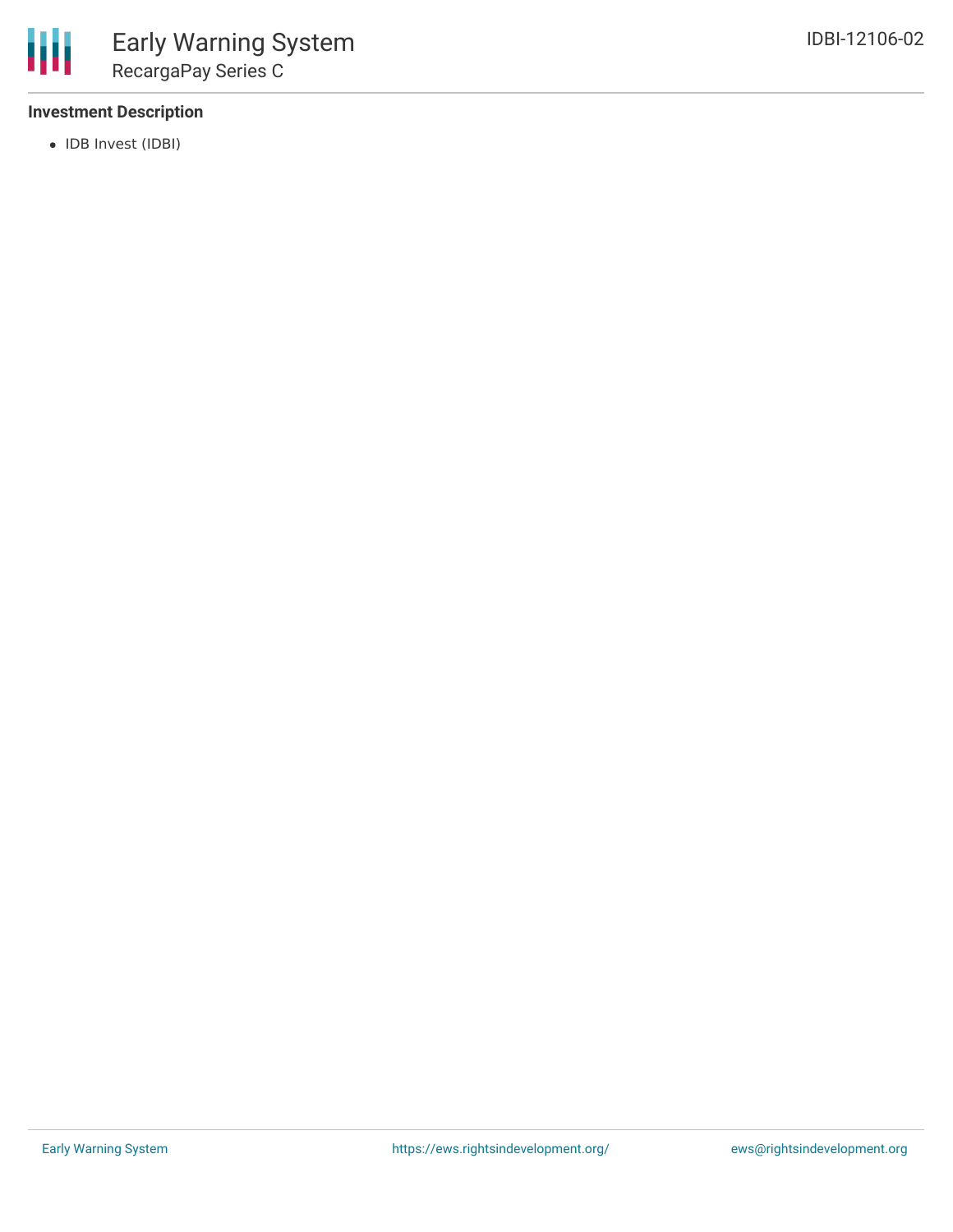#### **Contact Information**

For questions about the Project please contact:

**Name:** Gustavo Victorica

**Title:** Co-Founder & COO

**Telephone:** +54 9 11 3789-1269

**E-mail:** gustavo@recargapay.com

For questions and comments to IDB Invest, please contact:

**Name:** IDB Invest Communication Group

#### **E-mail: requestinformation@idbinvest.org**

In addition, affected communities can access IDB Invest's Independent Consultation and Investigation Mechanism (ICIM) as follows:

| E-mail:            | mecanismo@iadb.org o MICI@iadb.org               |
|--------------------|--------------------------------------------------|
| <b>Address:</b>    | 1300 New York Ave. NW Washington, DC. USA. 20577 |
| <b>Fax number:</b> | $+1(202)$ 312-4057                               |
| Telephone:         | $+1$ (202) 623-3952                              |